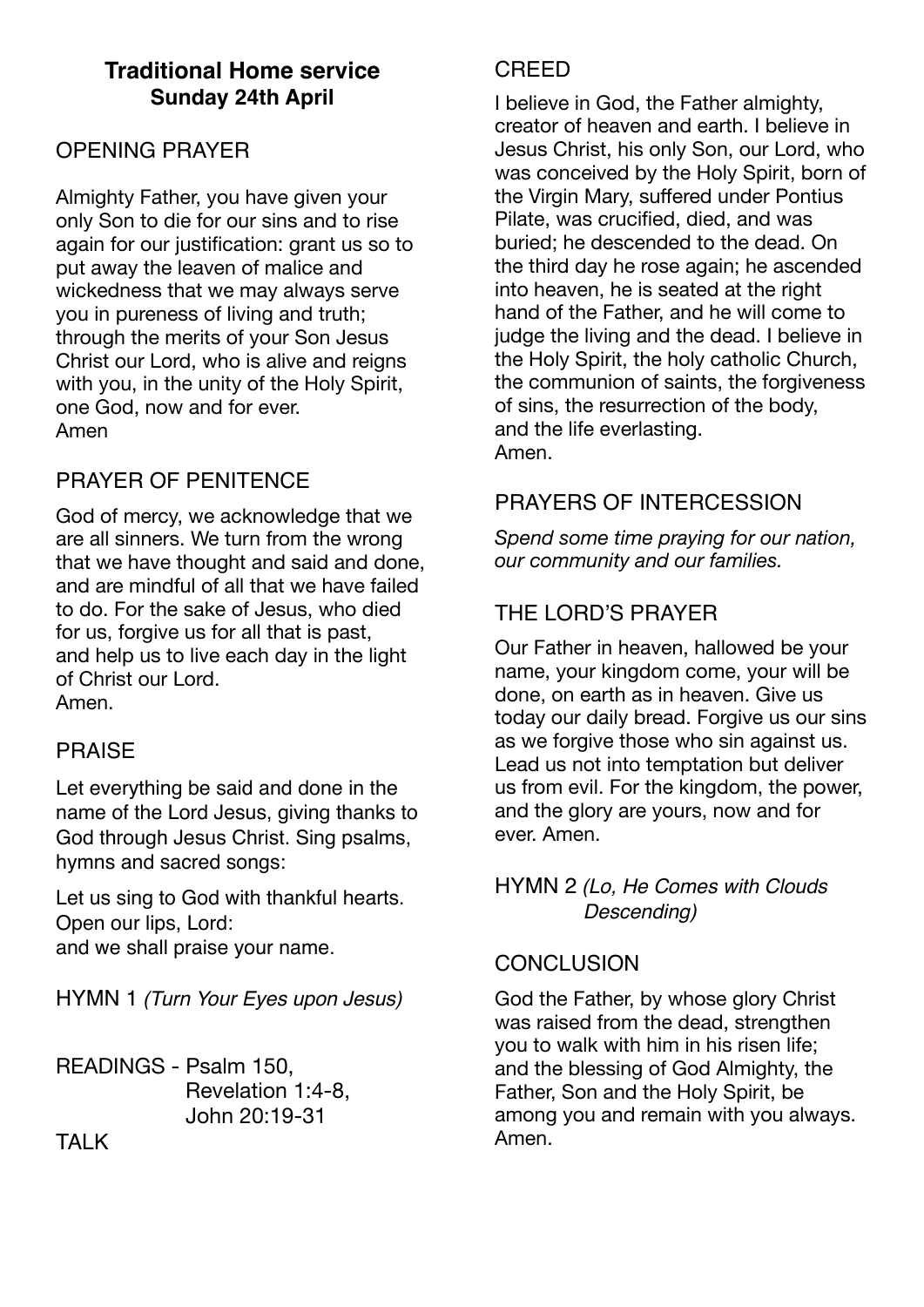## HYMNS TO USE

1 O soul are you weary and troubled No light in the darkness you see There's light for a look at the Savior And life more abundant and free

*Turn your eyes upon Jesus Look full in his wonderful face And the things of earth will grow strangely dim In the light of his glory and grace* 

2 His word shall not fail you he promised Believe him and all will be well

Then go to a world that is dying His perfect salvation to tell

*Turn your eyes upon Jesus Look full in his wonderful face And the things of earth will grow strangely dim In the light of his glory and grace* 

3 O soul are you weary and troubled No light in the darkness you see There's light for a look at the Savior And life more abundant and free

*Turn your eyes upon Jesus Look full in his wonderful face And the things of earth will grow strangely dim In the light of his glory and grace* 

1 Lo! He comes with clouds descending, once for ev'ry sinner slain; thousand, thousand saints attending swell the triumph of his train: Alleluia, alleluia, alleluia! Christ reveals his endless reign.

2 Ev'ry eye shall now behold him robed in glorious majesty; those who set at naught and sold him, pierced and nailed him to the tree, deeply wailing, deeply wailing, deeply wailing,

shall their true Messiah see.

3 Those dear tokens of his passion still his dazzling body bears, cause of endless exultation to his ransomed worshipers. With what rapture, with what rapture, with what rapture, gaze we on those glorious scars!

4 Yea, amen, let all adore thee high on thine eternal throne: Savior, take the pow'r and glory, claim the kingdom as thine own. Alleluia, alleluia, alleluia! Thou shalt reign, and thou alone!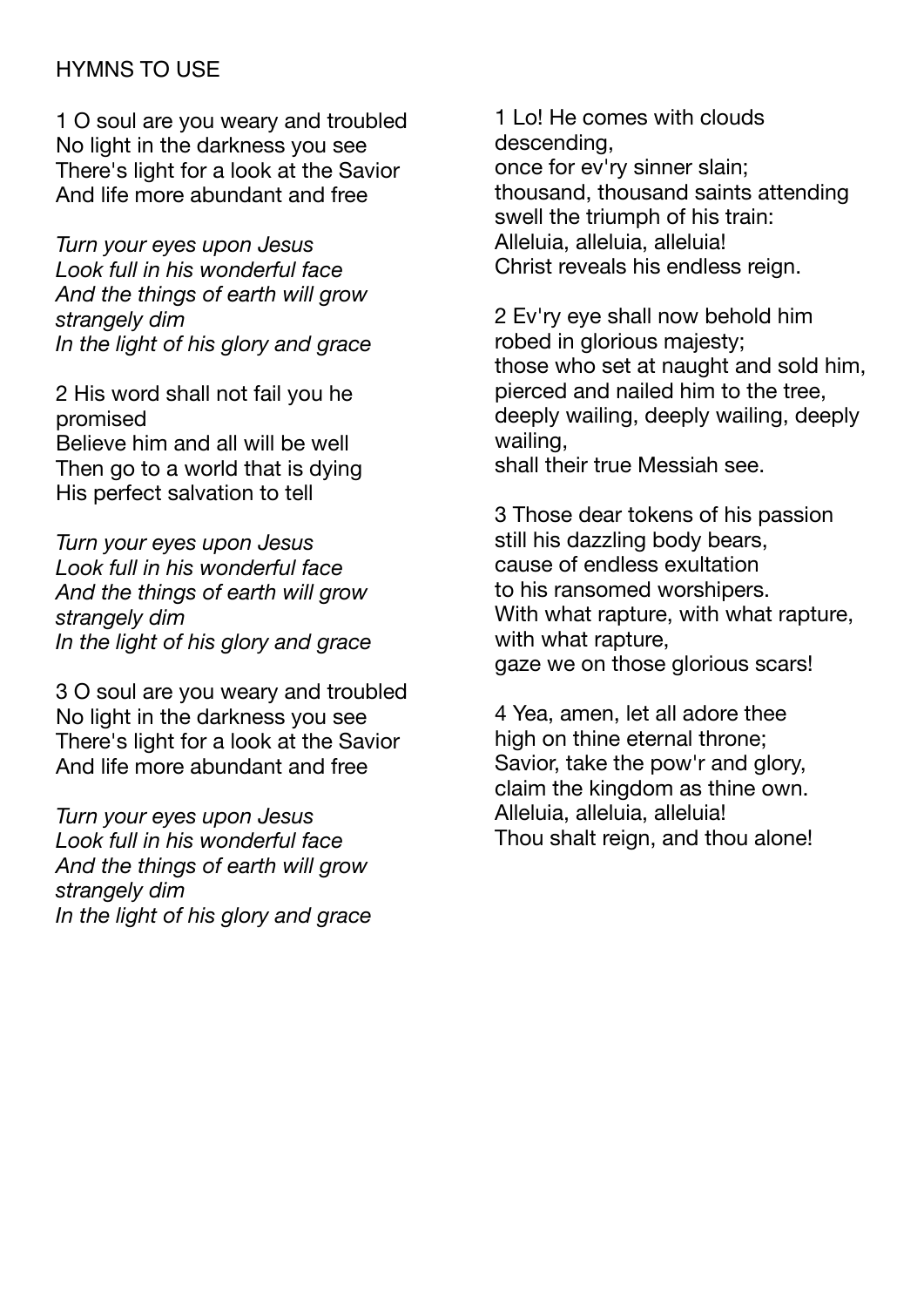Sermon - Louise Morton Psalm 150, Revelation 1 4-8, John 20 19-31.

Why Worship? Why is it important…

Psalm 150, the last psalm, ends Let everything that breathes praise the Lord!

Love that this includes animals! What about Sky larks! So enjoying recently the Morning and evening chorus, think birds have got this!

Want to think this morning about Why? Why Worship?

Psalm 150 has given some reasons: for his mighty deeds, for his surpassing greatness. Revelation passage gives us more: Jesus, faithful witness, first born of the dead ( resurrection!, )

Ruler of the kings of the earth.

To him who loves us and freed us from our sins by his blood, and made us to be a kingdom, priests serving the Father, to him be glory and dominion for ever….

Maybe in short because he's worth it! He is worthy of our worship, word often used for worship in New Testament Proskuneo means to bow down….. idea of reverently giving him his due….

Scripture is clear it is unique to God to be worthy of worship.

Later on in revelation 19 v10 John writes of the angel who'd been guiding him: Then I fell down at his feet to worship him, but he said to me, you must not do that! I am a fellow servant with you and others who hold the testimony of Jesus. Worship God! Obviously part of Ten Commandments, no idols, worship only God.

Jesus in the gospels allows himself to be the centre of attention, to be worshipped! Gospel passage you could easily imagine as Thomas said 'My Lord and my God!' He assumed a posture of worship. Recently done the story, with the children, of one of the women who anointed Jesus feet with costly perfume, kissed them and wiped them with her hair! Some of the boys were disgusted!

At the time the act caused disapproval! Some thought what is Jesus doing letting a sinful woman do that! Some said it's a waste the money could of been used for the poor…

Jesus defends the action Mark 14v9 Truly, I tell you, wherever the good news is proclaimed…what she has done will be told in remembrance of her.

What she was doing was an act of gratitude and worship….

Palm Sunday: crowds shouting praise, hosanna etc.. palm branches and clothes laid down..

Pharisees, Luke writes, tell Jesus to hush the crowd, he answers if these were silent even the stones would shout !

Part of the Jesus: Mad, Bad, or God ? Argument so well laid out by CS Lewis, stems from the idea a good man, a good teacher.. would not behave like this! they would point to God, Jesus pointed to the Father but through himself….

Worship because he's worth it!

Worship is one of the things that makes it into heaven, prophecy, knowledge, tongues cease..

Love never ends Love makes it! And so does worship, Revelation book in the Bible gives us most of our heavenly scenes ! Full of worship ( yes, it's really strange and weird too! But full of scenes of worship!). Imagine being part of this.. read Revelation 7 verses 9-11.

I may of come late to the party on this! But one of the things that struck me, and with great relief (!) relatively recently! revelation full of worship, but not Old Testament style, no burnt offerings, bloody sacrifices etc.. because of the Lamb, Jesus in heaven bearing the marks of crucifixion, has made the wholly sufficient sacrifice, love how Hebrews describes it: Hebrews 9… he entered once for all into the Holy place, not with the blood of goats and calves, but with his own blood thus obtaining eternal redemption… and what does this enable….the author goes on, Freedom from dead works to worship the living God!

Worship because it's eternal!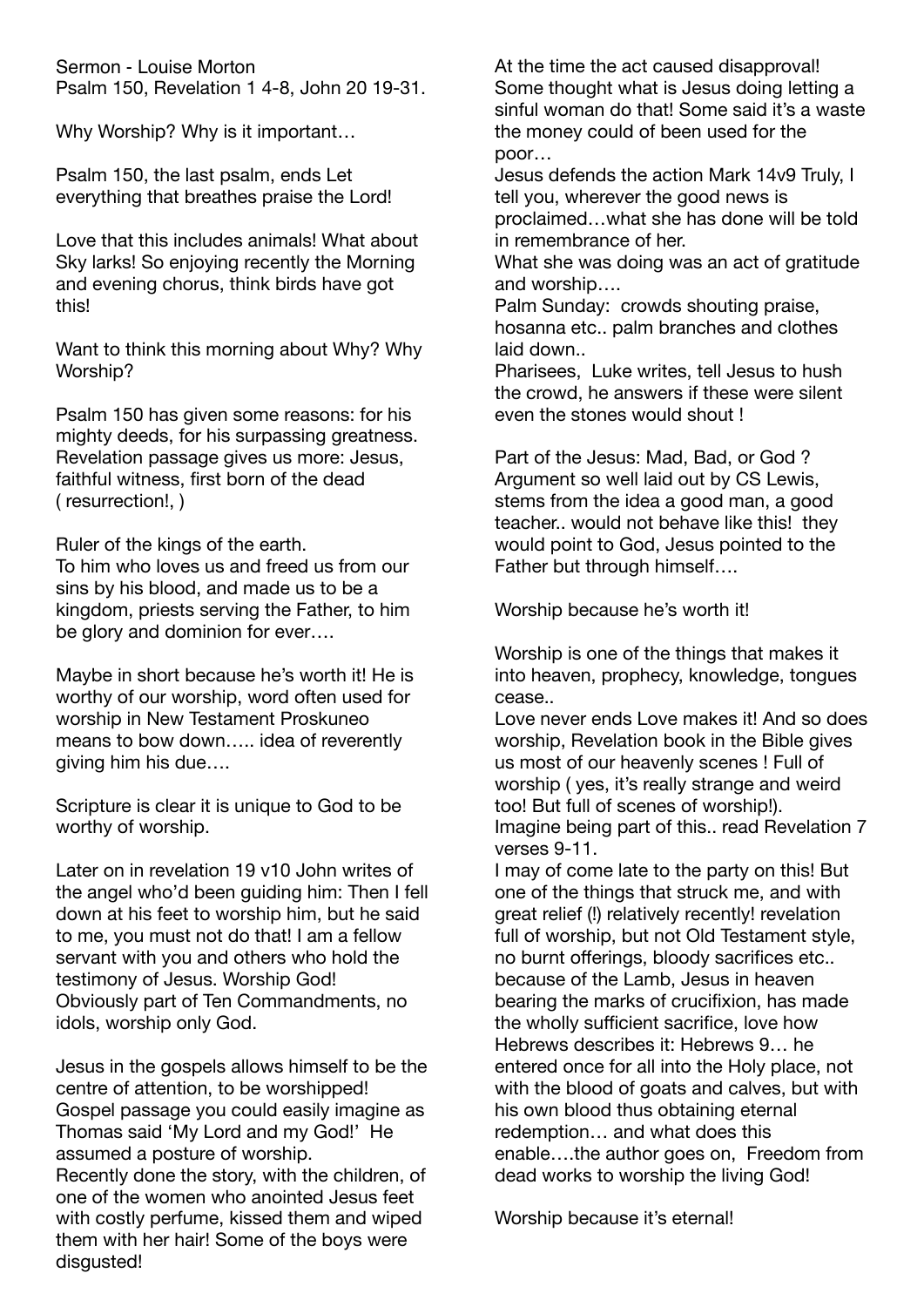Worship, because it's a blessing.

We bless Him, gladden his heart as we worship, so often over years had a sense the Lord enjoys our efforts to praise him, to give him his due.

Jesus defended those we see in the gospels offering their praise, the woman spilling her perfume ( one year wages worth! ) over his feet, the crowds as they welcomed him coming on a donkey.

He defends them!

Psalm 147: the Lord takes pleasure in those who fear Him, in those who hope in his steadfast love.

We have a God who rejoices over us with gladness (Zephaniah), who exults over us with loud singing.

His heart warmed surely by our attempts to love Him back, to rejoice over him, to exult him with loud singing! Notice loud, not

necessarily in tune!

Worship blesses us, also, it's weighty, important, personally offers healing and strengthening, I remember grieving my dad as I worshipped, and week by week the healing that came through it…

Psalm 147 starts

It's a good thing to sing praise to our God, praise is beautiful, praise his fitting.

Worship advances the kingdom, see it literally in 2 Chronicles where king Jehoshaphat leads Israel in worship to defeat the enemy.

The people sang: Give thanks to the lord, for his steadfast love endures forever… See it in the book of Acts when Paul and Silas choose worship in prison …

There is power in worship beyond our understanding…

We can banish the darkness by declaring the goodness of God!

Worship is a blessing!

#### How …

Jesus advice on worship wasn't about styles etc.. it was this, worship in Spirit and truth? John 4 Jesus says the Father is seeking those who will worship in spirit and truth.

Here is a great sentence from a John commentary, I hope I can unpack! The Spirit brings us into truth, and the truth draws us into the Spirit. In Jesus, we live in Spirit and truth, and he brings us to the Father whom we worship and adore.

My attempt at an unpack! In short, right worship is rooted in our relationship with whom we are worshiping, as simple, beautiful and yet as complex as that ! Being open to the Holy Spirit revealing the truth to us, enables us to worship…. In a way the Father desires…. And Jesus says he's seeking for those like that! It gives us favour with the father, Yes! Our relationship grows our worship, our worship when in spirit and truth in turn grows our relationship, good news !

Some things my husband and I don't share… he is into cars, sport… I prefer flowers, dogs…. After a day at Kew Gardens he admitted he'd rather of been at a motor museum!

Some things we carry the same heart for… We both love looking at the sea, rather than being on it!

Another of them is worship ! both of us love coming into the place of being open before him giving ourselves to him. Worshipping in truth, for me includes being honest before him, and Being Those who want to do the equivalent of spilling the perfume over his feet, those who will lose themselves in Him? Yes!

Worship does include the whole of our lives, the idea Paul puts forward in Romans 12: present your bodies as a living sacrifice, holy and acceptable to God, which is your spiritual worship.

We please him when we do the ordinary the everyday well for him, wanting to honour him and bring him glory through it…

Whether that be the work we're paid to do, the home we run, the family we care for, the various ways we may serve, all can be done for his glory, and so offered as part of our worship.